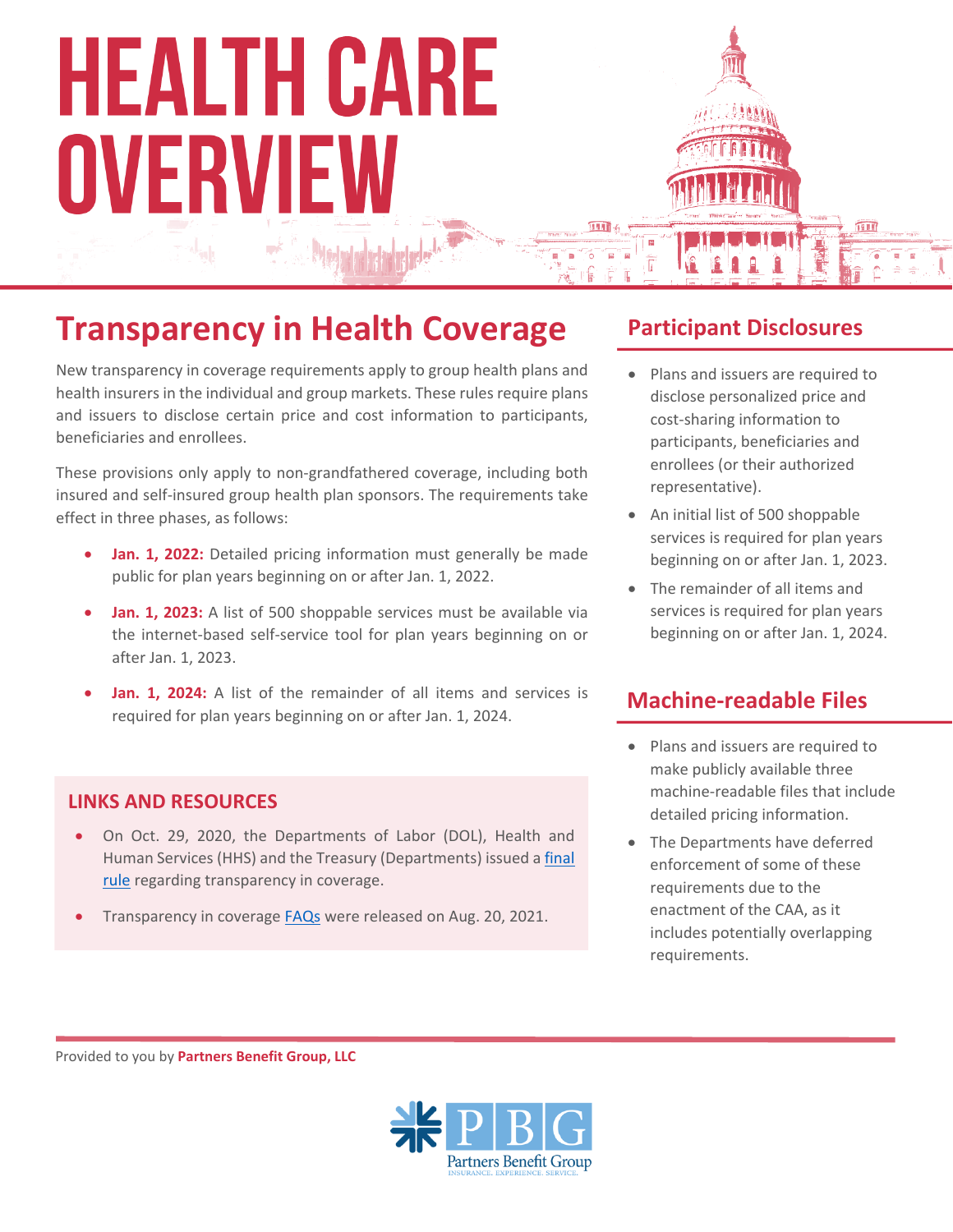### **HEALTH CARE OVERVIEW**

#### **Transparency in Coverage Requirements**

The Transparency in Coverage Final Rules (TiC Final Rules) require non-grandfathered group health plans and health insurance issuers offering non-grandfathered coverage in the group and individual markets to disclose certain information. The final rule includes two approaches to make health care price information accessible to consumers and other stakeholders, allowing for easy comparison shopping.

#### **Participant, Beneficiary and Enrollee Disclosures**

First, most non-grandfathered group health plans and health insurance issuers offering non-grandfathered health insurance coverage in the individual and group markets will be required to disclose personalized price and cost-sharing information to participants, beneficiaries and enrollees (or their authorized representatives). Specifically, plans and issuers must provide **personalized out-of-pocket cost** information—and the underlying negotiated rates—for all covered health care items and services, including prescription drugs, through an internet-based self-service tool and in paper form upon request.

- An initial list of **500 shoppable services**, as determined by the Departments, is required to be available via the internet based self-service tool for plan years that begin on or after Jan. 1, 2023.
- A list of the **remainder of all items and services** will be required for these self-service tools for plan years that begin on or after Jan. 1, 2024.

#### **Machine-readable Files**

Second, most non-grandfathered group health plans or health insurance issuers offering non-grandfathered health insurance coverage in the individual and group markets will be required to make available to the public (including stakeholders such as consumers, researchers, employers and third-party developers) three separate machine-readable files that include detailed pricing information.

- The first file must show negotiated rates for all covered items and services between the plan or issuer and innetwork providers;
- The second file must show both the historical payments to, and billed charges from, out-of-network providers (historical payments must have a minimum of 20 entries in order to protect consumer privacy); and
- The third file must detail the in-network negotiated rates and historical net prices for all covered prescription drugs by plan or issuer at the pharmacy location level.

Plans and issuers will display these data files in a standardized format and provide monthly updates.

These machine-readable files are required to be made public for plan years that begin on or after **Jan. 1, 2022**. However, the Departments reserved enforcement discretion in their FAQs to apply the following two exceptions:

1. Under the first exception, the Departments will **defer enforcement of the machine-readable files requirement relating to prescription drug pricing** pending further rulemaking. Following the enactment of the Consolidated Appropriations Act, 2021 (CAA)—which imposes potentially duplicative and overlapping reporting requirements for prescription drugs—the Departments are currently considering whether the prescription drug machinereadable file requirement remains appropriate.